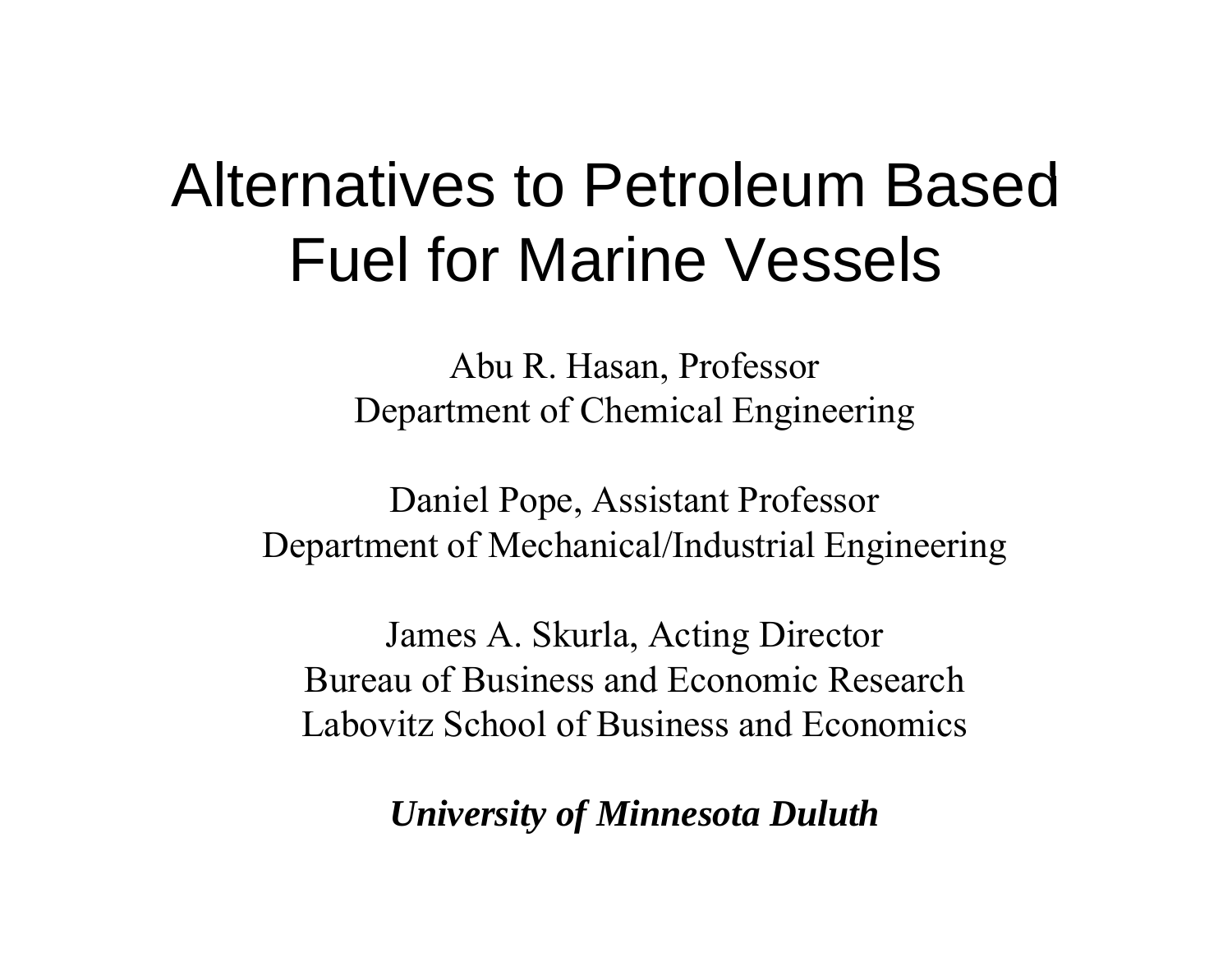## RESEARCH QUESTIONS: Comparing petro-diesel and biodiesel . . .

| What kind of performance do you get when you use<br>biodiesel and blends?              | Pope          |
|----------------------------------------------------------------------------------------|---------------|
| What are the operational issues associated with using<br>biodiesel and blends?         | Pope          |
| What biodiesel production process improvements<br>are needed?                          | Hasan         |
| What are current and projected supply and demand<br>for biodiesel production?          | <b>Skurla</b> |
| What will be the economic impact of using more<br>biodiesel fuel in maritime commerce? | <b>Skurla</b> |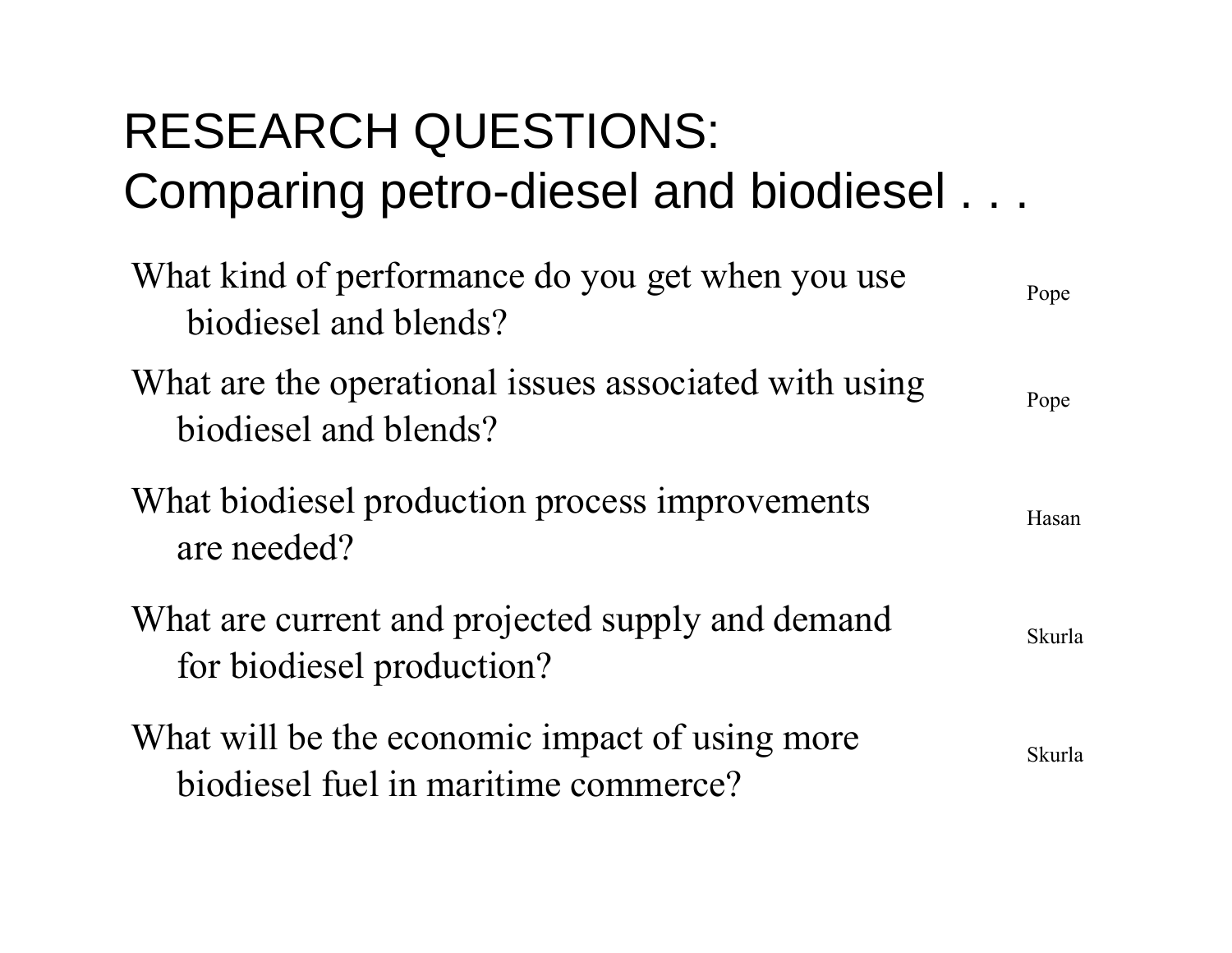#### Why use biodiesel?

- Renewable energy
	- –Energy Balance Ratio of at least 2.5:1
- $\bullet$ Can be used in current diesel engines
- Similar energy content to diesel
	- Little impact on performance
- Better lubricity than diesel
	- –Compensate for Ultra Low Sulfur Diesel (ULSD)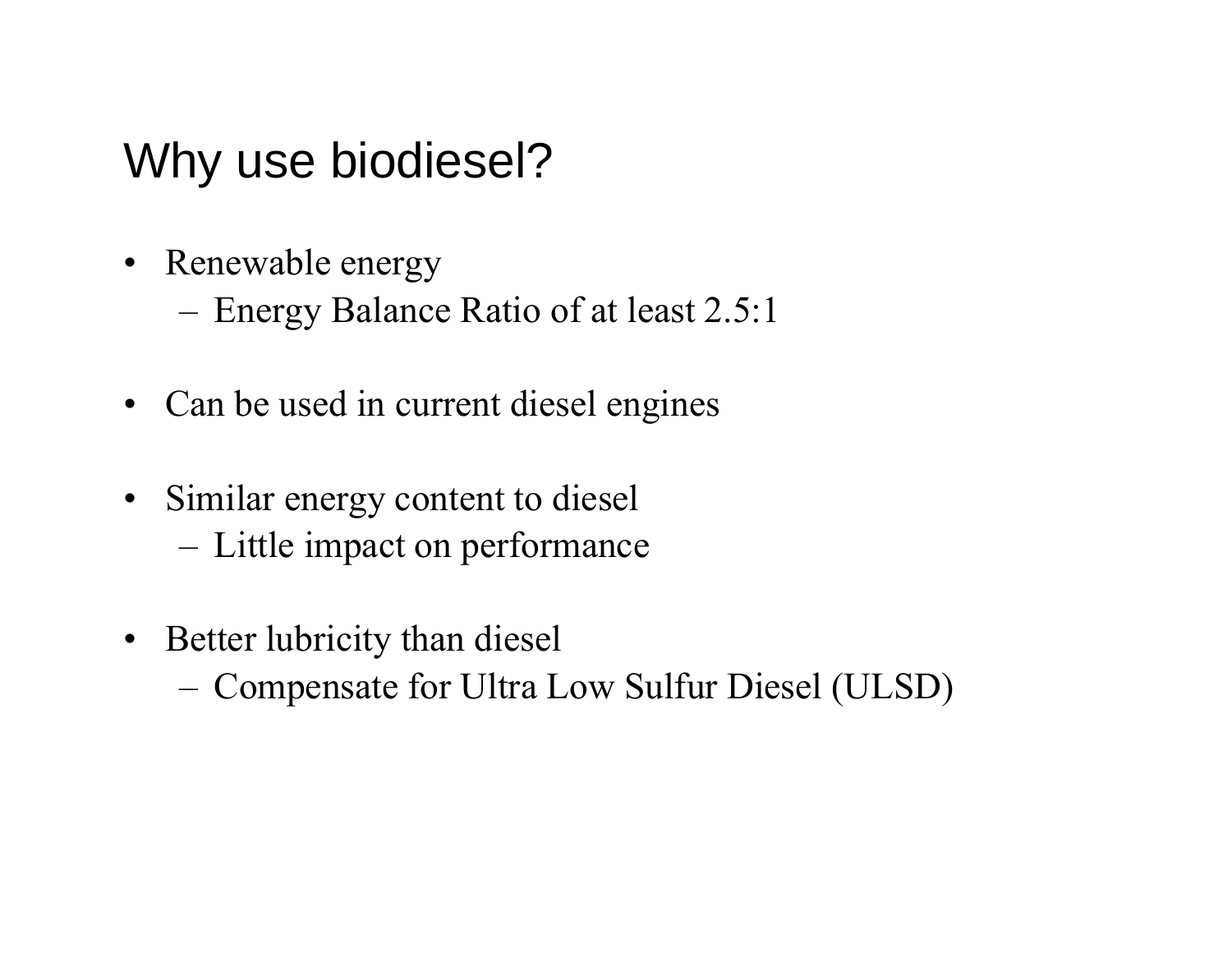#### Why use biodiesel?

- Reduced emissions
	- – EPA National Clean Diesel Campaign
		- EPA Clean Ports USA Program
- Can use current distribution infrastructure – Some modifications for cold weather
- Biodegrades faster than diesel
- $\bullet$ Legal mandates and incentives
- Price stability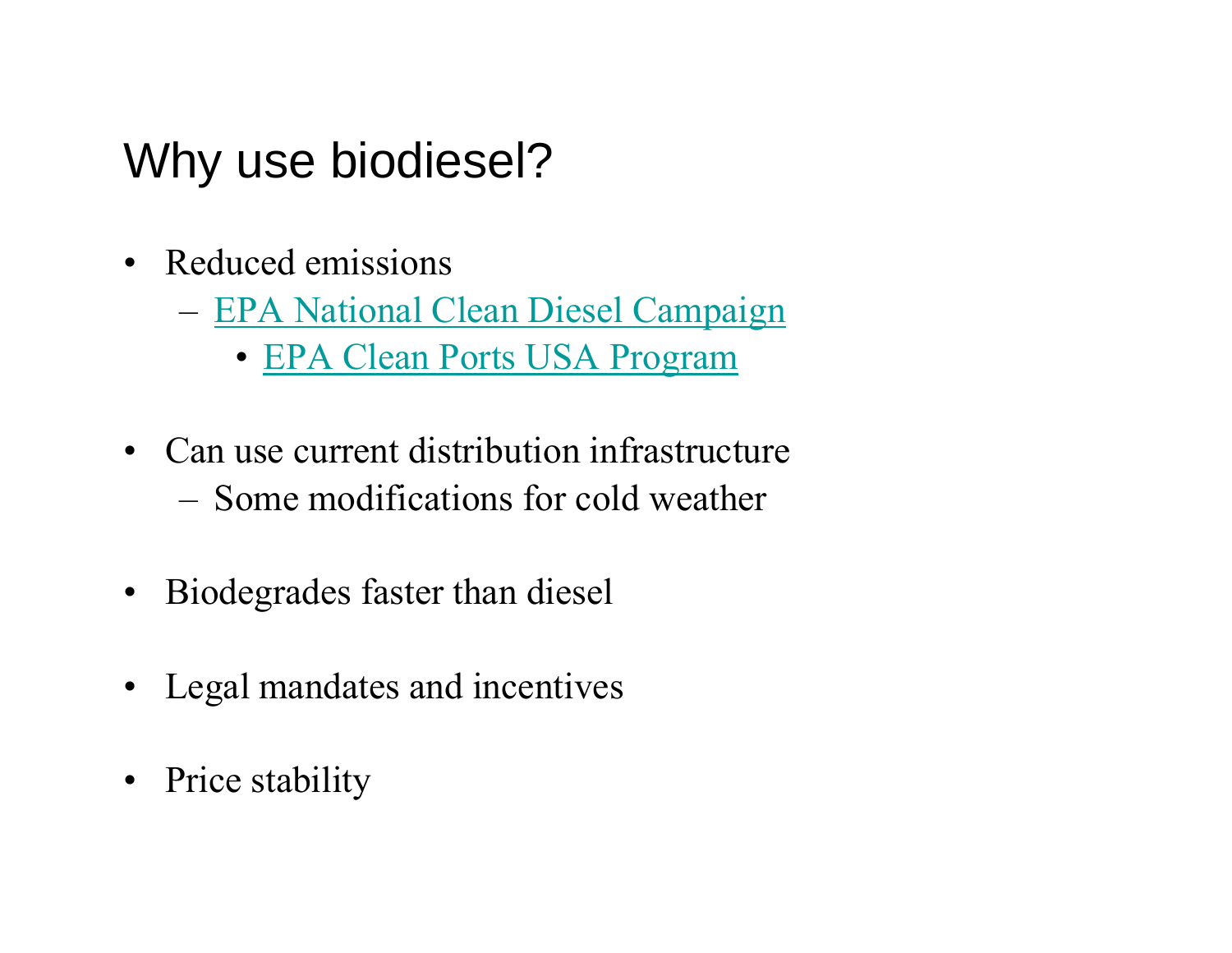### FINDINGS: Engine test data

*For operational issues associated with using operational biodiesel and blends . . .*

- Power and torque comparable, better emissions
- Cold weather recommendations:
	- – Same as #2 diesel (heated fuel lines, blended with petro, additives)
- Engine conversion issues:
	- –Synthetic hoses and seals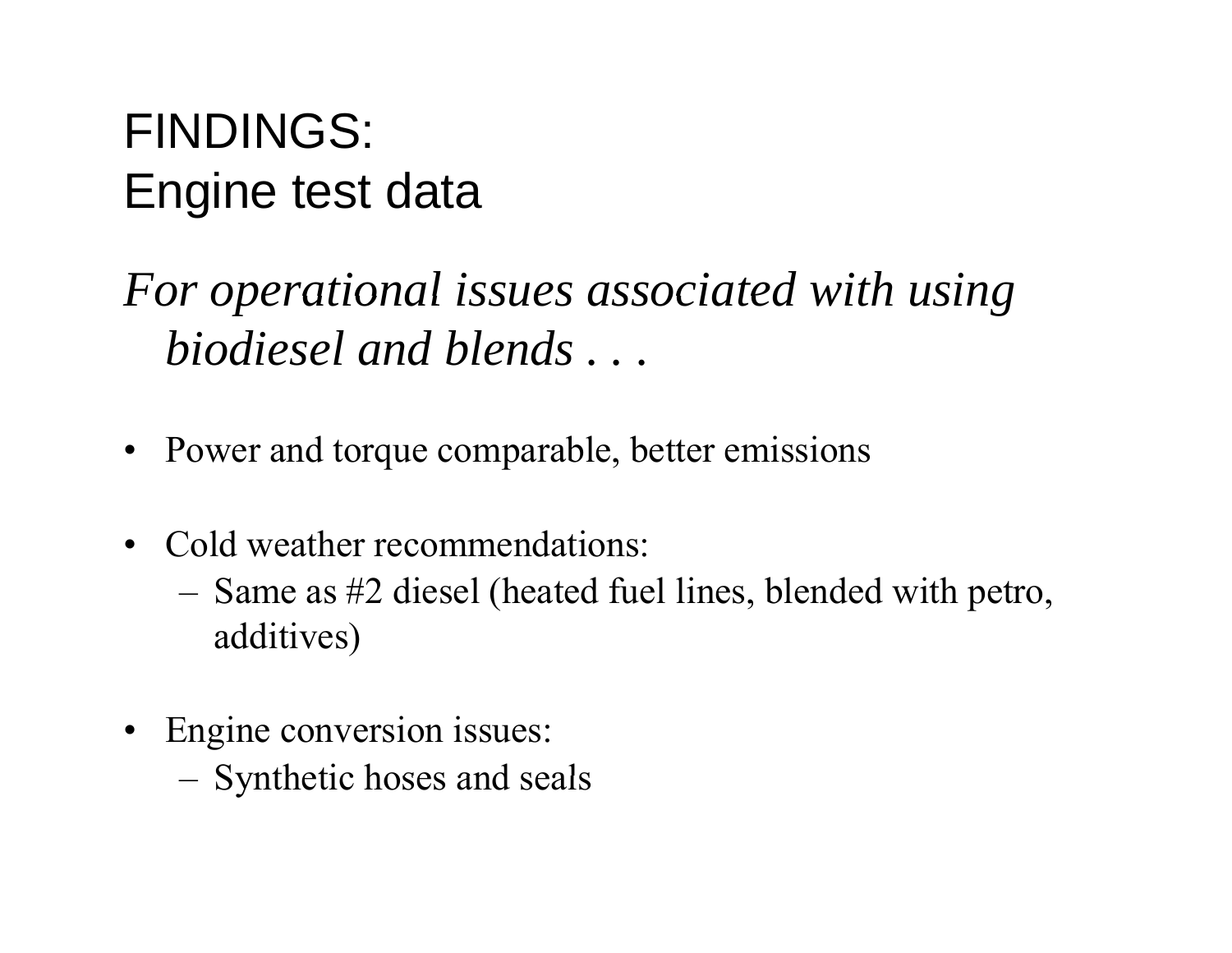#### Maritime Usage:

- •Main propulsion on some • Electrical power vessels
	- EMD engines
- - –Diesel generator sets
	- –Emergency generator

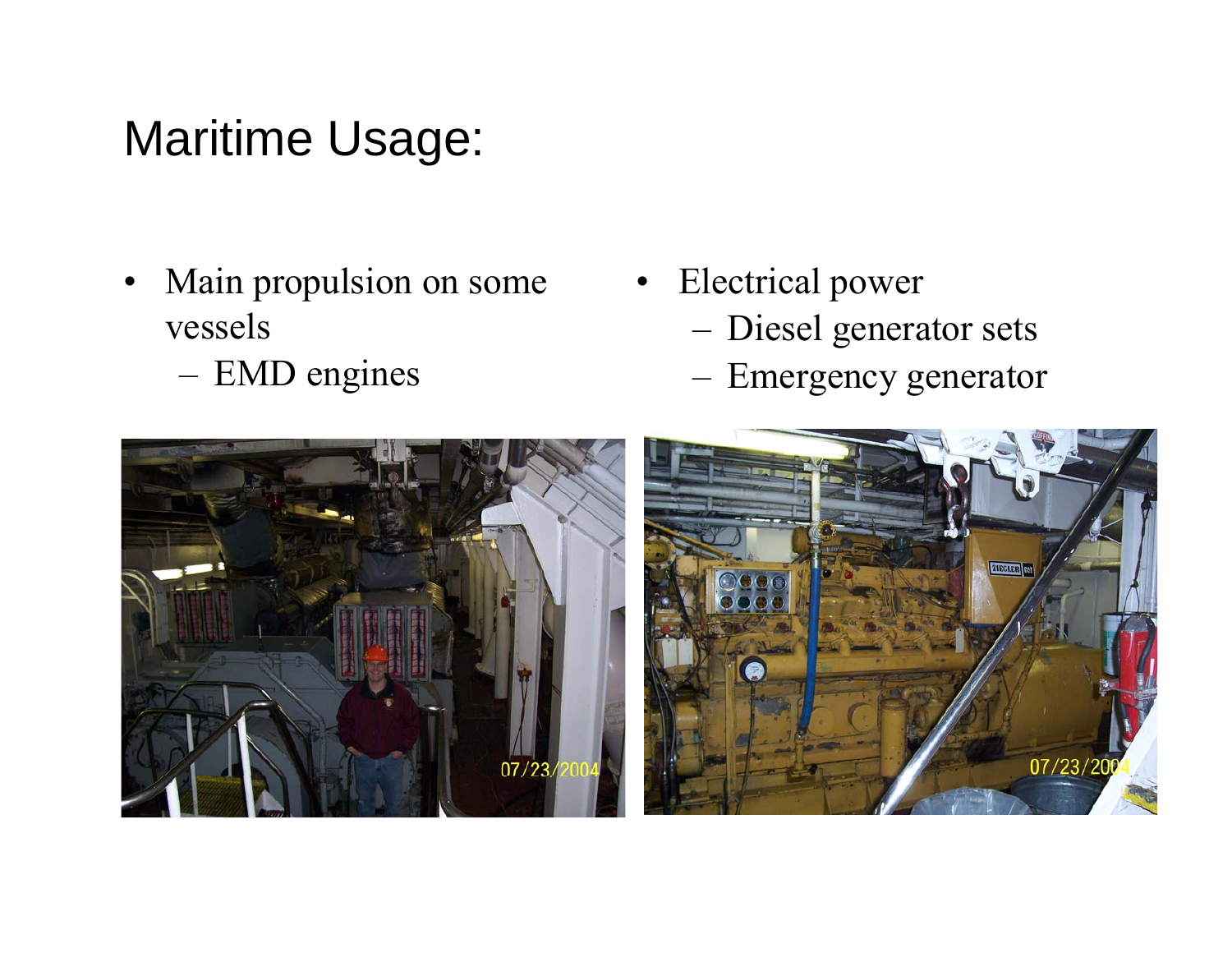#### Maritime Usage

- Auxiliaries
	- –e.g. Crane
- General observations
	- –Systems vary from ship to ship
	- –- Some systems exposed to external environment (deck crane)
	- –Fuel turnover is rapid during shipping season
	- –- Two-month winter lay-up period: long-term fuel storage concern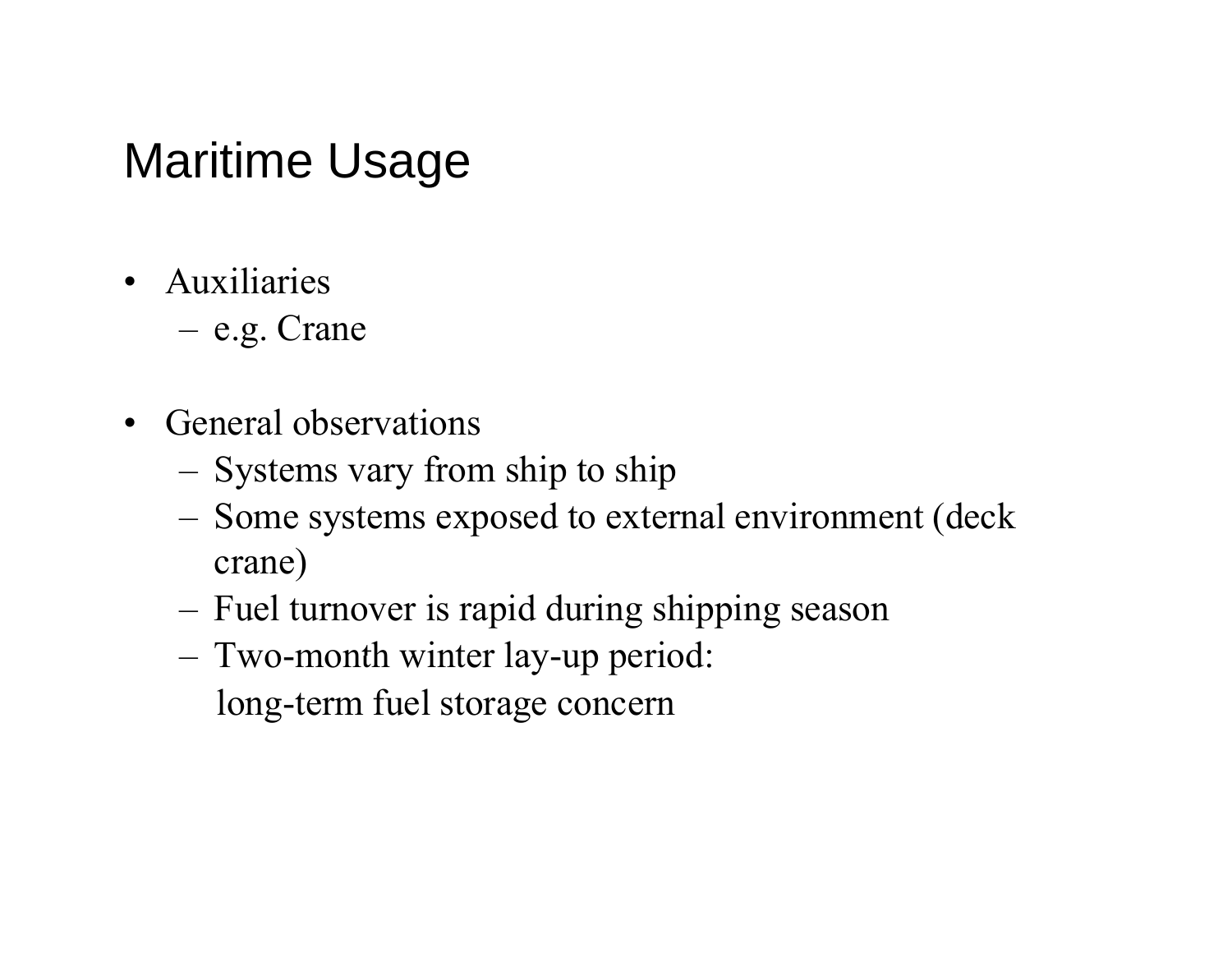### Long-Term Storage of Fuel

Stability

- Refers to thermal stability (current tests)
	- –"Long" time at elevated temperature  $\rightarrow$  fuel degrades
- Winter  $\rightarrow$  biodiesel blend at low temperatures
	- – $-$  Does blend separate  $\rightarrow$  gelling of biodiesel

Microbial Growth

- More rapid at elevated temperatures
	- –*May* not be a concern during winter lay up
- $\bullet$ Can clog fuel filters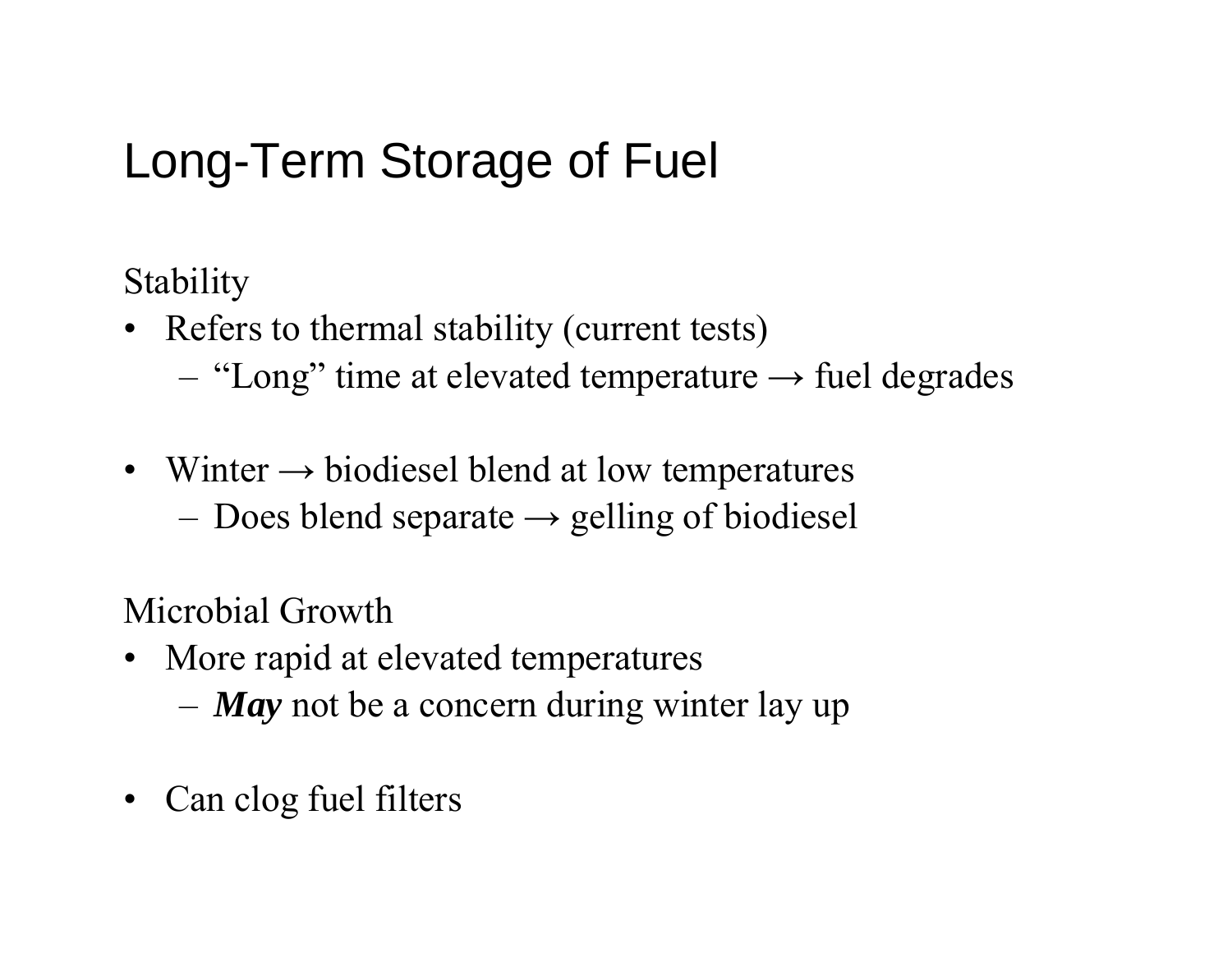#### FINDINGS: Process enhancement

Studied catalysts for the production process

- Found a better one: lipase biocatalyst
	- –- Allows better conversion, more quickly
	- –But expensive, must be recycled
	- –- Recycling process is under investigation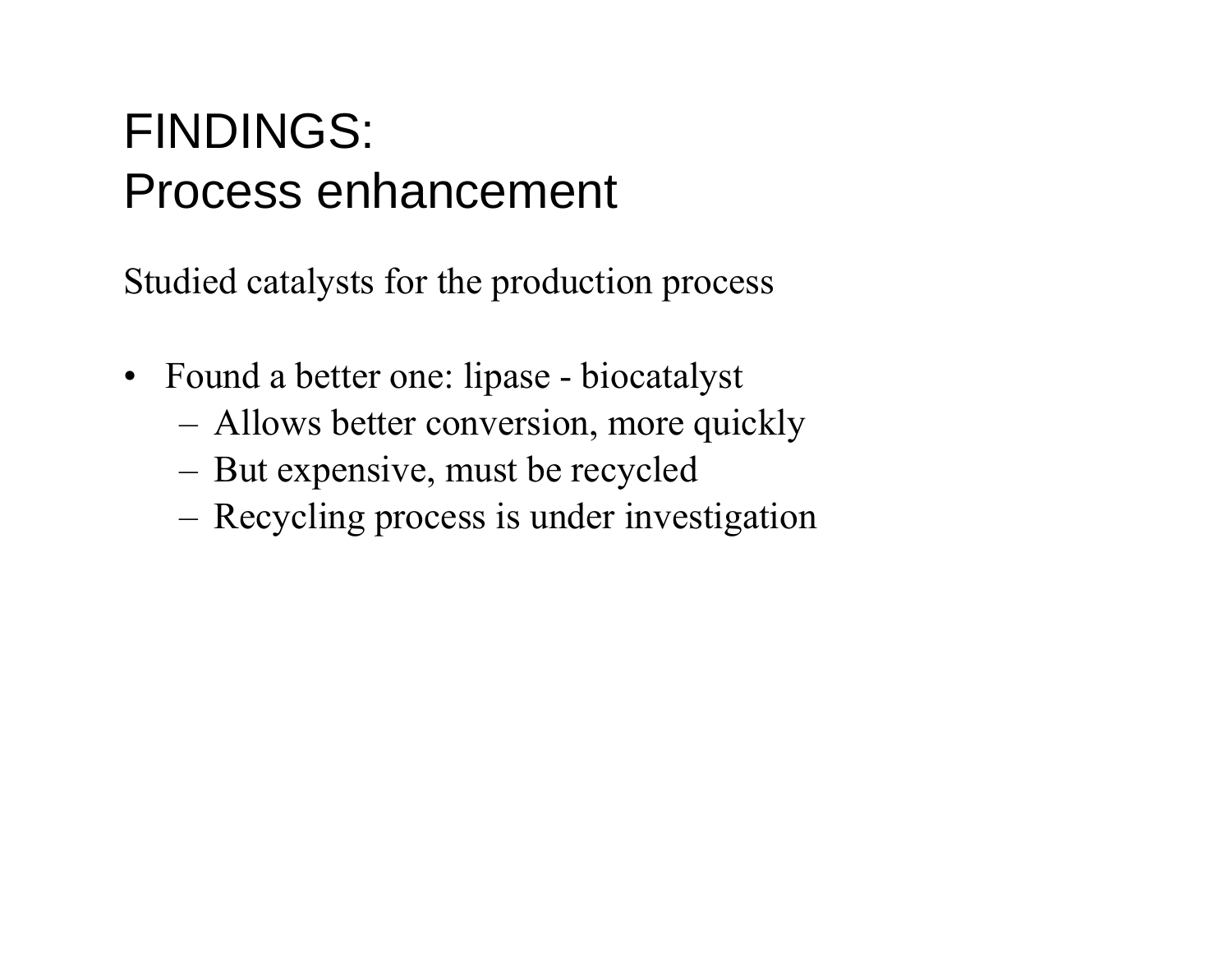#### Lipase

• Biocatalyst

–Replaces base catalyst in current operation

- Producible in large quantities by microorganisms
- Highly selective in reaction setting
	- Minimal side reactions
- But expensive
	- Must be reusable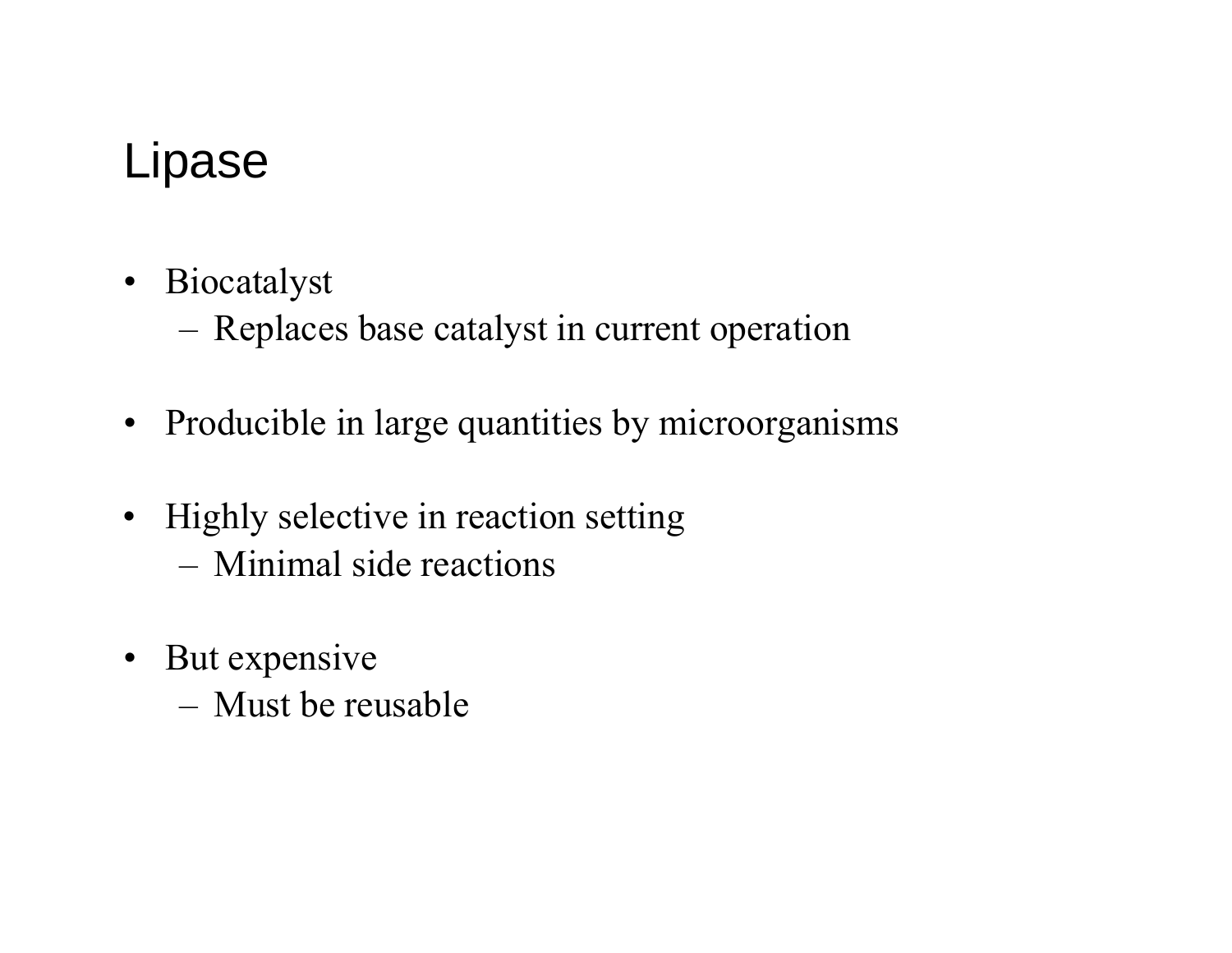### **Immobilization Required**

- Lipase immobilization
	- Carrier particles/fabrics
	- Allows for easy separation after reaction
	- Lipase shaken in solution with carrier particle to immobilize

### **Drawbacks**

- Methanol hinders lipase activity
	- Typically after 3-5 batches considerable losses in conversion are noticed
- Expensive catalysts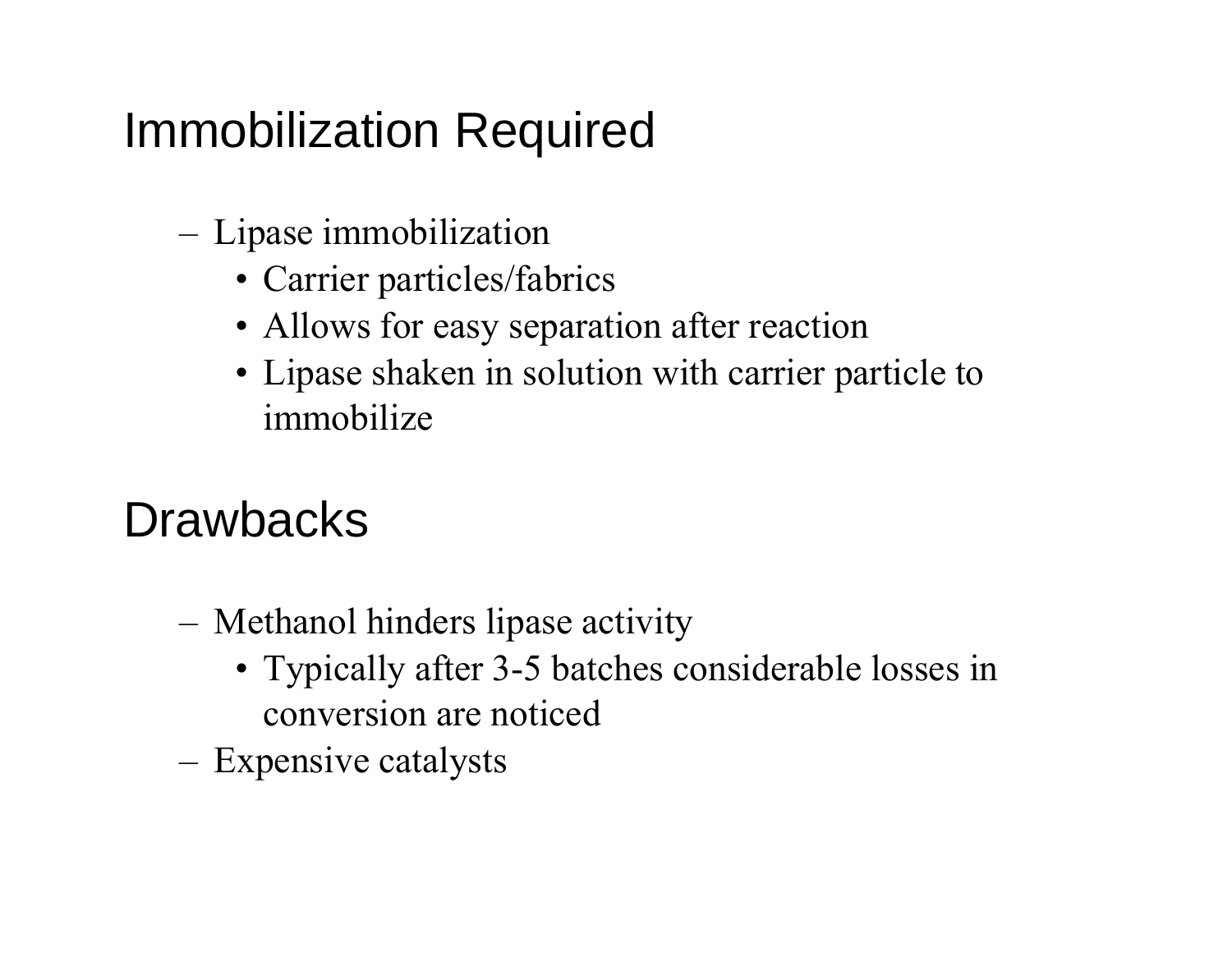#### Process Improvements

- Ste pwise addition of methanol
	- – Greatly decreases the enzyme hindering by the alcohol (enzyme stays active longer)
- Alternate alcohols considered
	- – Instead of methanol, alternative primary alcohols may have less hindering of enzyme and higher conversion
- Glycerol adsorption
	- –Higher % conversion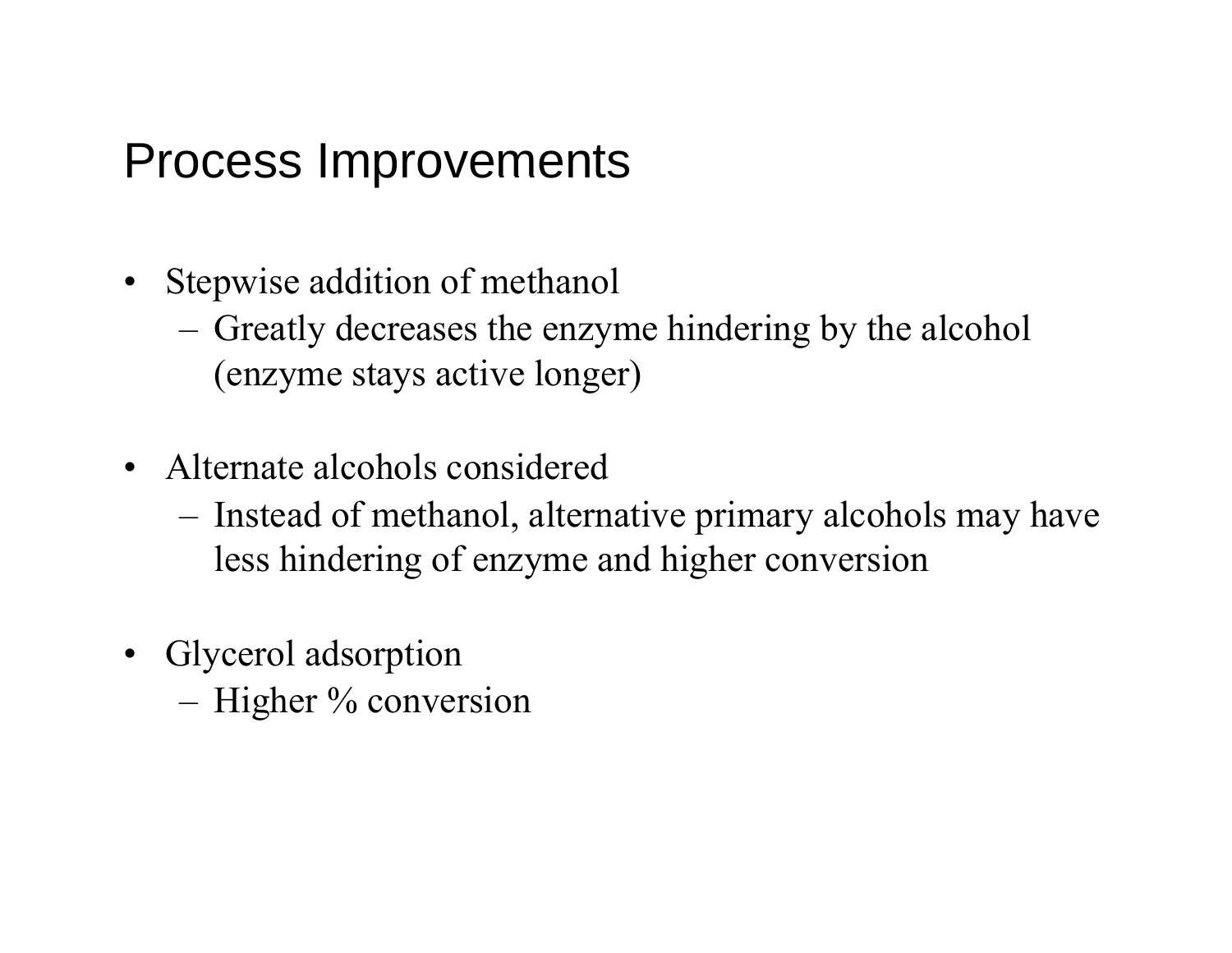## FINDINGS: U.S. marine petroleum demand:

[approx. .43 mbpd; or 157 mb per year in 2002]

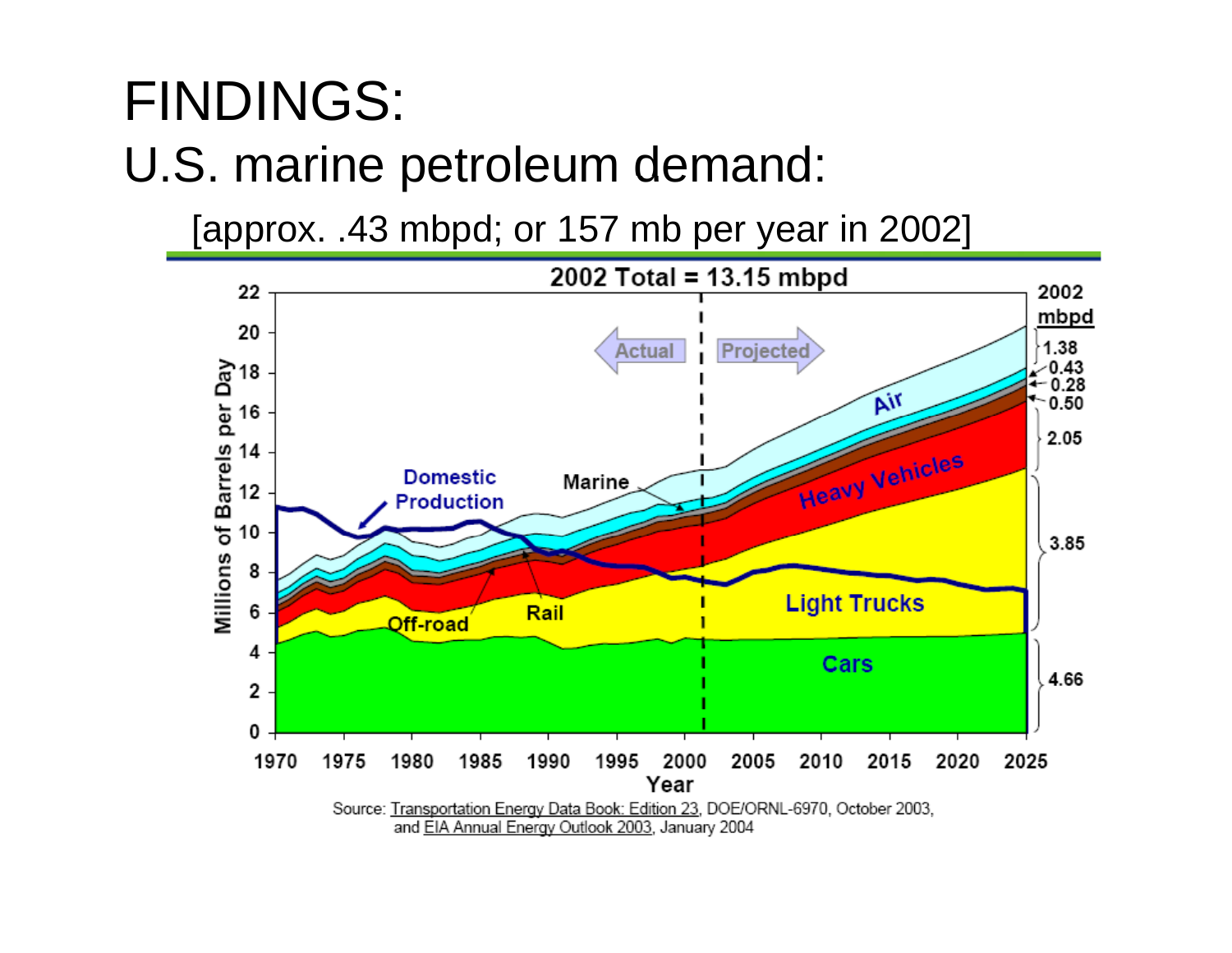## FINDINGS: Great Lakes marine biodiesel demand and supply:

#### **Table 3.7: Great Lakes States Soybean Production and Price Trends for Maritime Use 2005**

| Year | <b>GL State</b> | Production<br>(thousands of<br>bushels) | Gallons possible from 2005<br>GL soybean production<br>(thousands of gallons)* | <b>Gallons forecast to satisfy</b><br><b>2005 Great Lakes maritime</b><br>demand |
|------|-----------------|-----------------------------------------|--------------------------------------------------------------------------------|----------------------------------------------------------------------------------|
|      |                 |                                         |                                                                                |                                                                                  |
| 2005 | <b>Illinois</b> | 439,425                                 | 615,195                                                                        | 54,058                                                                           |
| 2005 | Indiana         | 263,620                                 | 369,068                                                                        | 32,430                                                                           |
| 2005 | Michigan        | 76,615                                  | 107,261                                                                        | 9,425                                                                            |
| 2005 | Minnesota       | 306,000                                 | 428,400                                                                        | 37,644                                                                           |
| 2005 | New York        | 7,896                                   | 11,054                                                                         | 971                                                                              |
| 2005 | Ohio            | 201,600                                 | 282,240                                                                        | 24,801                                                                           |
| 2005 | Pennsylvania    | 17,220                                  | 24,108                                                                         | 2,118                                                                            |
| 2005 | Wisconsin       | 69,520                                  | 97,328                                                                         | 8,552                                                                            |
|      |                 |                                         |                                                                                | 170,000                                                                          |
| 2005 | <b>Totals</b>   | 1,381,896                               | 1,934,654                                                                      |                                                                                  |

According to the US Department of Agriculture's (USDA) Farm Service Agency, one bushel of soybeans yields approximately 1.4 gallons of biodiesel.

Source: USDA - National Agricultural Statistics Service; NASS - Data and Statistics - Quick Stats. See: www.nass.usda.gov/Data and Statistics/Quick Stats/; UMD BBER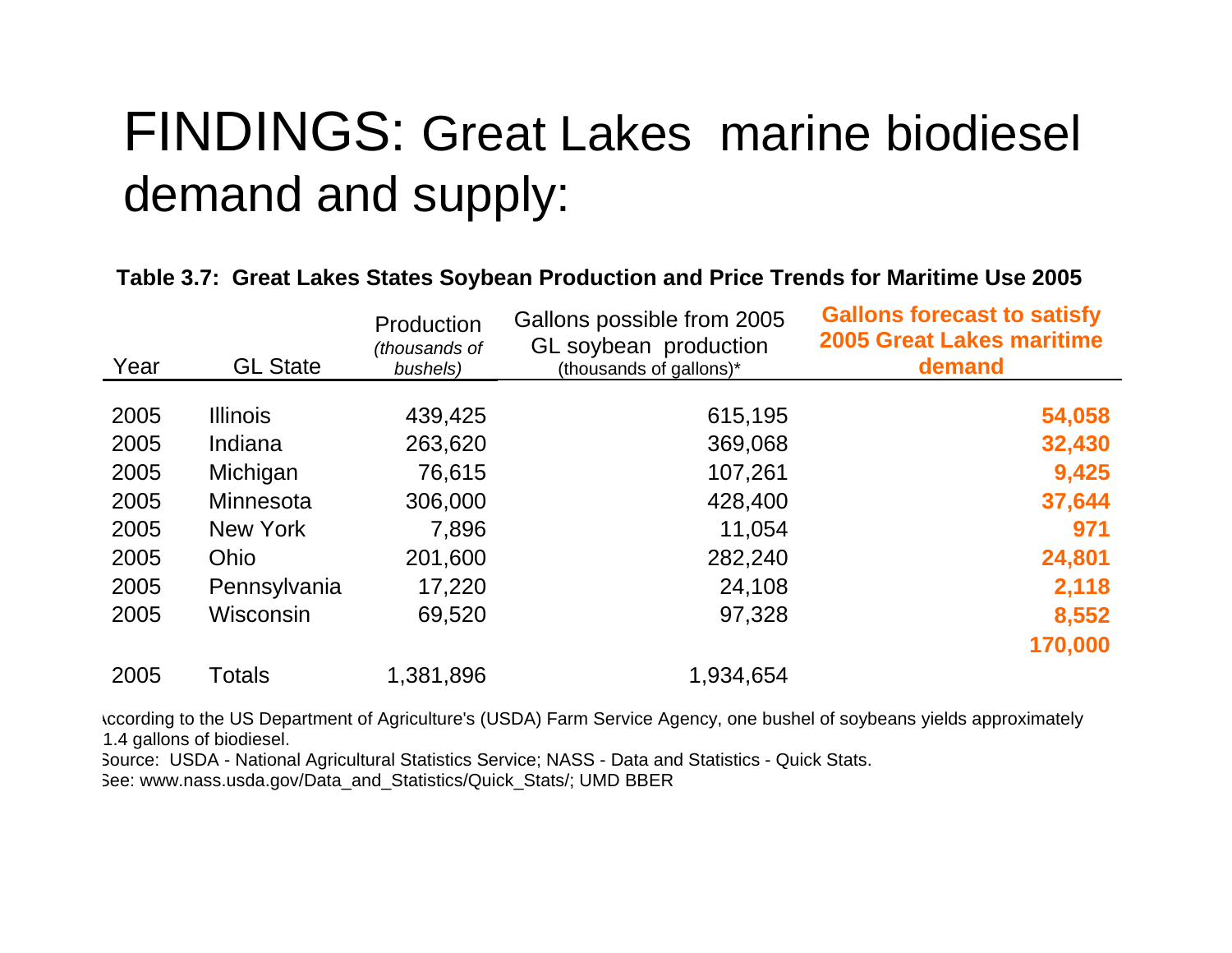## FINDINGS: Economic impact

Data show that there was domestic demand for 2.1 billion gallons of distillate fuel oil for vessel bunkering in 2004.

How quickly vessels will convert to biodiesel is unknowable, but some of this demand could be supplied by increased biodiesel production.

To meet this increased demand a new Great Lakes Biodiesel Plant, of typical production capacity of 30 million gallons per year, should be feasible.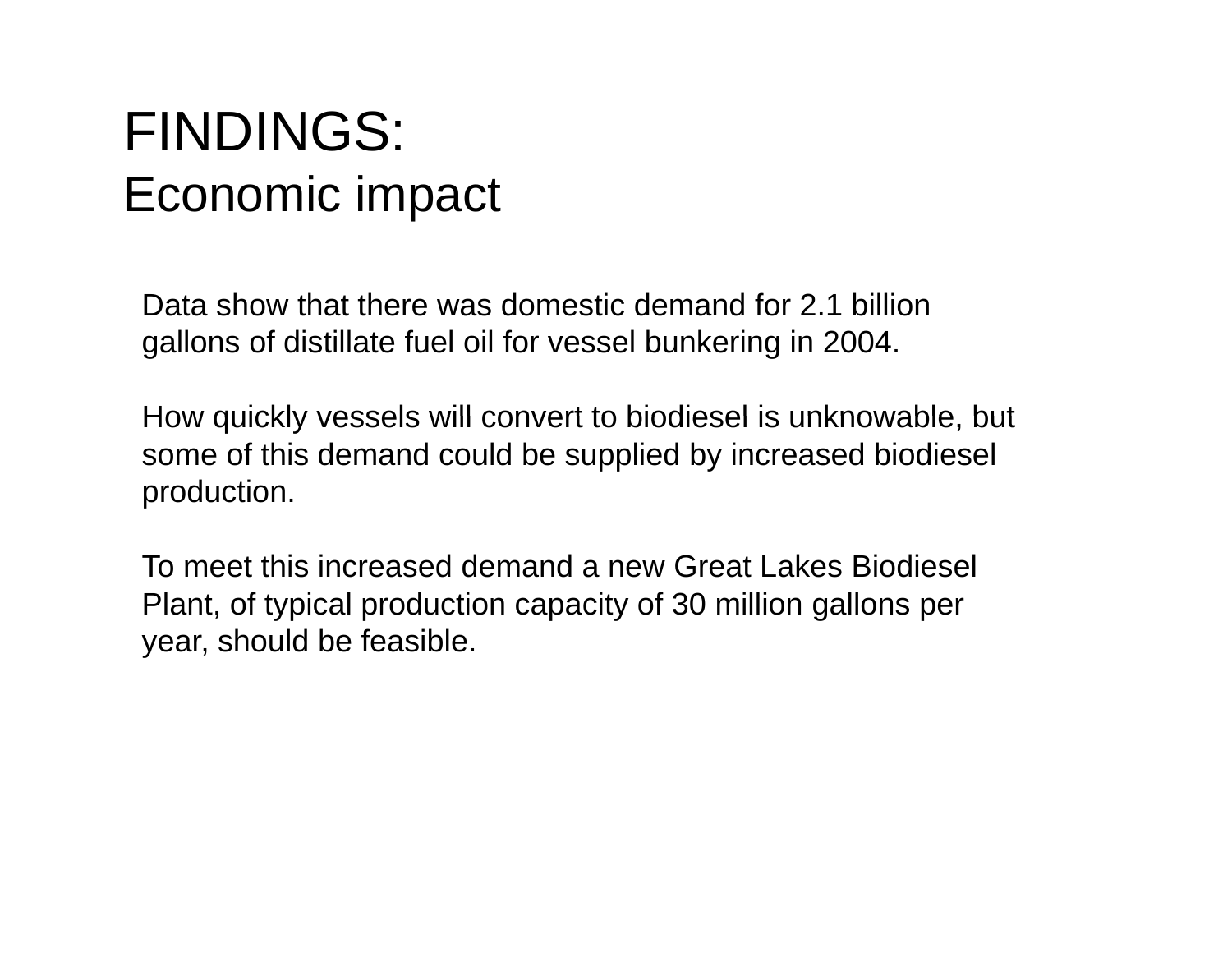## FINDINGS: Economic impact

**Table 4.9: Great Lakes Biodiesel Plant Construction Totals Impact Comparisons, U.S., Great Lakes Region ( ); , 2005 dollars); Year 1, Year 2**

| Source: IMPLAN |                                                       |                     |                     |                           |  |
|----------------|-------------------------------------------------------|---------------------|---------------------|---------------------------|--|
|                | Year                                                  |                     | っ                   | Total                     |  |
| <b>United</b>  | <b>Value Added Totals</b>                             | \$33,169,760        | \$16,809,880        | \$49,979,640              |  |
| <b>States</b>  | <b>Employment Totals</b>                              | 529                 | 265                 | <b>NA</b>                 |  |
|                | <b>Output Totals</b>                                  | \$65,410,434        | \$32,705,217        | \$98,115,651              |  |
| Great<br>Lakes | <b>Value Added Totals</b><br><b>Employment Totals</b> | \$22,606,772<br>365 | \$11,303,386<br>182 | \$33,910,158<br><b>NA</b> |  |
|                | <b>Output Totals</b>                                  | \$43,003,008        | \$21,501,504        | \$64,504,513              |  |

| Table 4.10: Great Lakes Biodiesel Plant Operation Totals Impact Comparisons, U.S., Great Lakes |
|------------------------------------------------------------------------------------------------|
| Region (2005 dollars); Typical Year                                                            |

| Source: IMPLAN       | Value Added  | Employment | Output        |
|----------------------|--------------|------------|---------------|
| <b>United States</b> | \$61,545,932 | 845        | \$181,918,066 |
| Great Lakes          | \$20,187,559 | 231        | \$79,035,226  |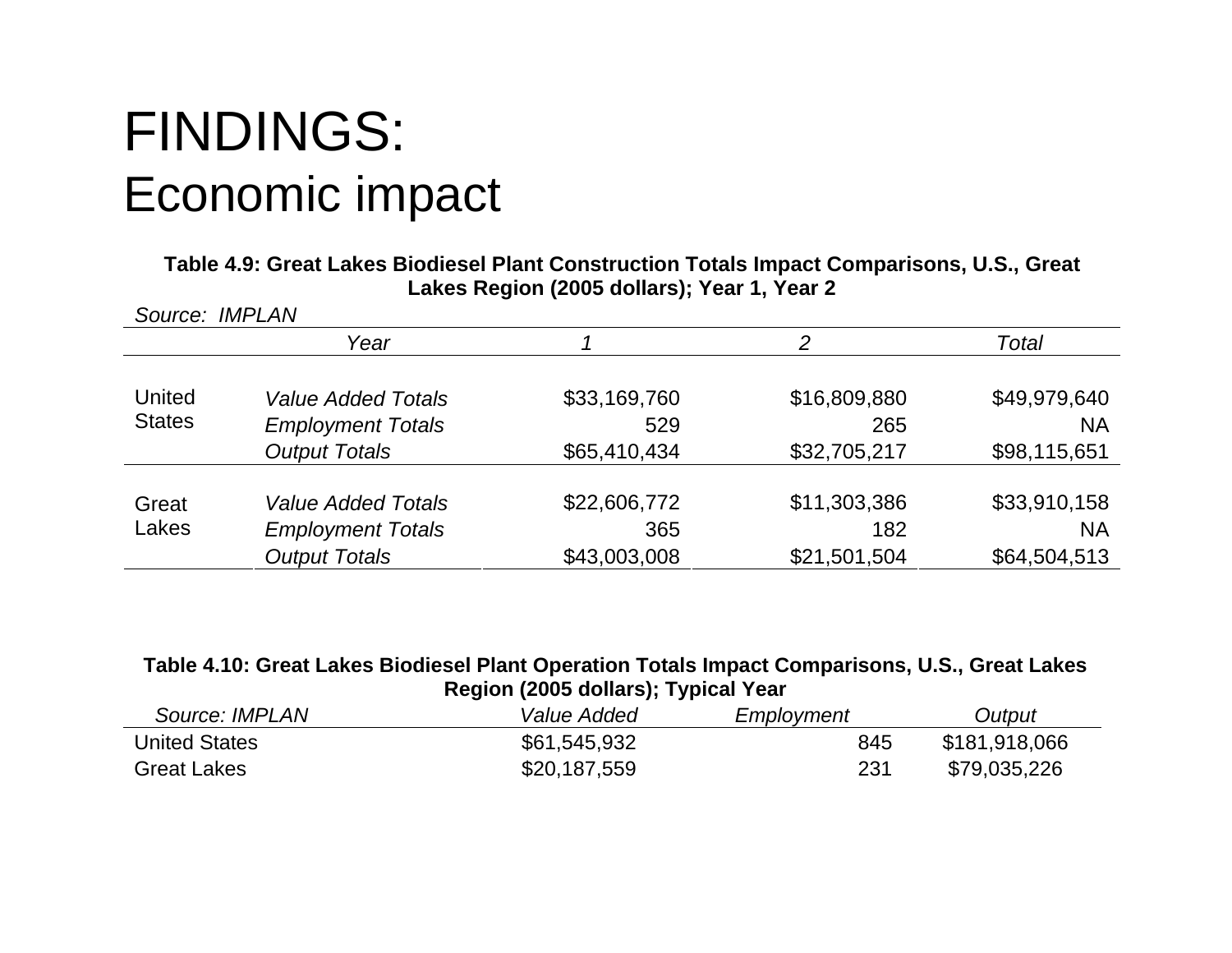### Further economic research: Risks and incentives

- Risks include market for by-product glycerin
- Incentives will be studied in cost benefit analysis:
	- –Government incentives, federal and state
	- Tradable Discharge Permits
		- Total emission target
		- Distribution of permit/credits (historical, auction, etc.)
		- Trading mechanisms
		- Examples of "Cap-And-Trade" Programs (CAP)
			- $-$  SO<sub>2</sub> emissions (1990 Clean Air Act Amendments)
			- $-$  NO<sub>x</sub> emissions (Ozone Transport Committee)
			- – VOM (Volatile Organic Material) emissions (Chicago)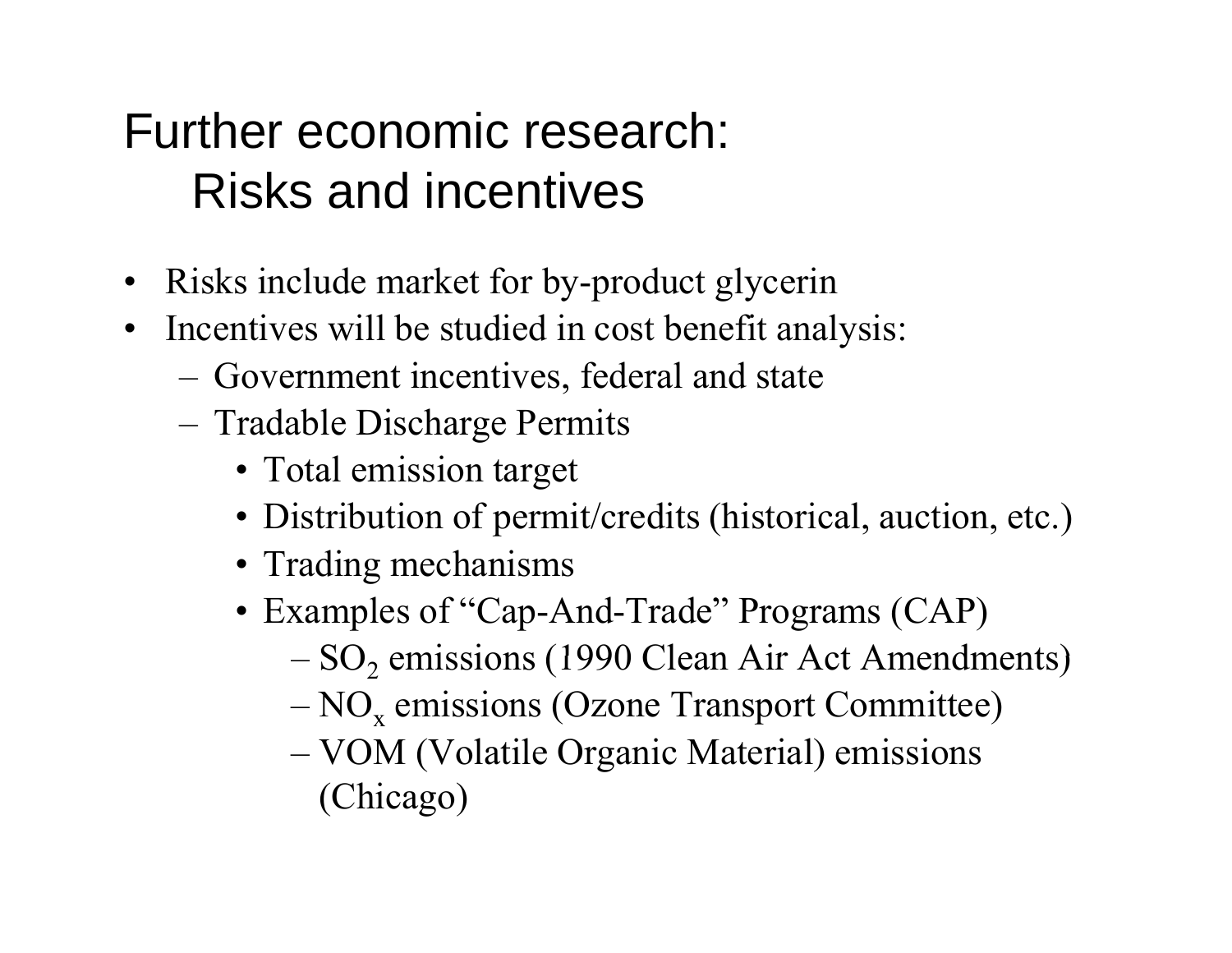# CONCLUSIONS

- Biodiesel production - Process improvement, lipase catalyst
- Engine performance - Operational issues
- Economics  $\bullet$ 
	- Future market growth
	- More production facilities required
	- Facilities will have large economic impact

Hasan

Pope

Skurla